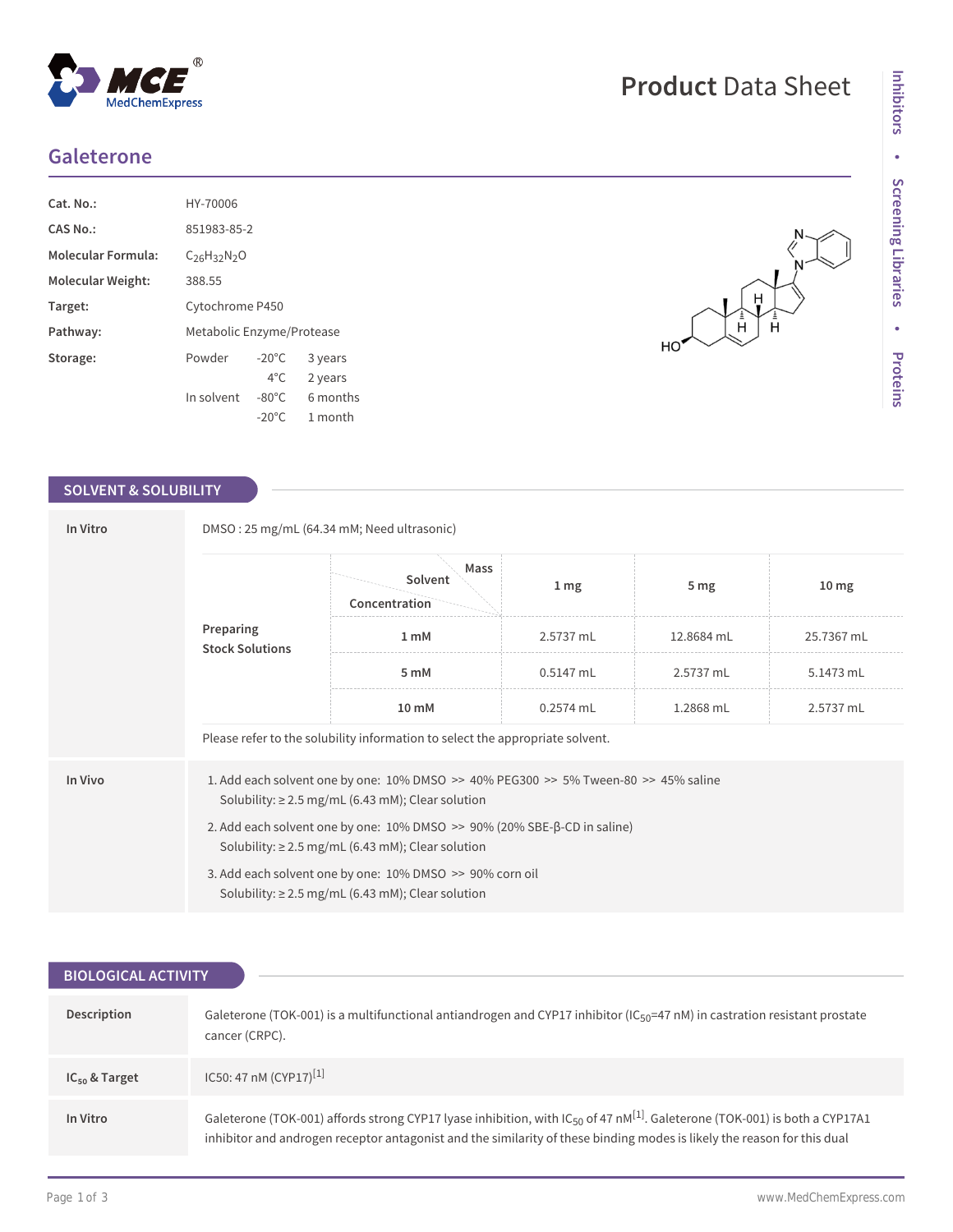|         | mechanism of action. This CYP17A1 binds abiraterone and Galeterone (TOK-001) with absorbance decreases at 402 nm and<br>increases at 424 nm, consistent with nitrogen binding to the heme iron (type II interaction) with K <sub>d</sub> of <100 nM <sup>[2]</sup> . When<br>LNCaP cells are cultured in medium supplemented with charcoal-stripped serum (CSS, T<1 nM) followed by treatment with<br>increasing concentrations of Galeterone (TOK-001), the steady-state levels of AR protein are markedly decreased (up to 84%,<br>15 µM Galeterone (TOK-001)). In LAPC-4 cells, abiraterone alcohol reduced AR expression to a greater extent than Galeterone<br>(TOK-001) at concentrations greater than or equal to 1 µM. When LNCaP cells are treated with 20 µM TOK-001 for 24 h, AR<br>mRNA levels are reduced by 38% <sup>[3]</sup> .<br>MCE has not independently confirmed the accuracy of these methods. They are for reference only. |
|---------|---------------------------------------------------------------------------------------------------------------------------------------------------------------------------------------------------------------------------------------------------------------------------------------------------------------------------------------------------------------------------------------------------------------------------------------------------------------------------------------------------------------------------------------------------------------------------------------------------------------------------------------------------------------------------------------------------------------------------------------------------------------------------------------------------------------------------------------------------------------------------------------------------------------------------------------------------|
| In Vivo | Mice inoculated with LAPC-4 tumors are treated subcutaneously with 0.15 mmol/kg of Galeterone (TOK-001) twice daily.<br>Mice treated with TOK-001 have smaller average tumor volume on day 31 when compared to control (p= 0.0001). Galeterone<br>(TOK-001) treatment also significantly reduces the growth rate of tumor growth compared to control (p<0.0001). Upon<br>excision, final tumor weights are also significantly reduced in animals treated with Galeterone (TOK-001) compared to<br>animals treated with control, and castration $(p<0.05)^{[1]}$ .<br>MCE has not independently confirmed the accuracy of these methods. They are for reference only.                                                                                                                                                                                                                                                                              |

| <b>PROTOCOL</b> |  |  |  |  |
|-----------------|--|--|--|--|
|                 |  |  |  |  |
|                 |  |  |  |  |

| Cell Assay <sup>[3]</sup>               | LNCaP cells are seeded in 24-well plates at 70% confluence a day before transfections. Cells then are transfected with<br>plasmid DNA (0.5 µg/well) carrying pIR-AR 5'UTR-Luc (5'UTR; test) or pIRES-Luc (IRES, control) for 6 h in serum-free and<br>antibiotic-free conditions. Transcription of both luciferase reporter genes is under the control of the CMV promoter.<br>Lipofectamine 2000 reagent is used in all transfections according to the manufacturer's instructions. Cells are then treated<br>with doses of Galeterone (TOK-001) (0, 10, and 20 μM) in 5% FBS/T-Medium. Luciferase reporter gene activities are<br>measured using Luciferase Assay System from Promega at 36 h post treatment using a BMG Labtech microplate reader.<br>Relative luciferase units are normalized to total protein and then normalized to vector control (pIR-AR 5'UTR-Luc) and the<br>result is presented as luciferase activity. For cell proliferation studies, LNCaP cells in 96-well plate are seeded 24 h prior to<br>drug treatment and then treated with control (mock), Galeterone (TOK-001) (10 $\mu$ M), or abiraterone alcohol (10 $\mu$ M) in 5%<br>FBS/T-medium for 72 h. Cell proliferation is determined using MTS <sup>[3]</sup> .<br>MCE has not independently confirmed the accuracy of these methods. They are for reference only. |
|-----------------------------------------|--------------------------------------------------------------------------------------------------------------------------------------------------------------------------------------------------------------------------------------------------------------------------------------------------------------------------------------------------------------------------------------------------------------------------------------------------------------------------------------------------------------------------------------------------------------------------------------------------------------------------------------------------------------------------------------------------------------------------------------------------------------------------------------------------------------------------------------------------------------------------------------------------------------------------------------------------------------------------------------------------------------------------------------------------------------------------------------------------------------------------------------------------------------------------------------------------------------------------------------------------------------------------------------------------------------------------------------------------------|
| Animal<br>Administration <sup>[1]</sup> | $Mice^{[1]}$<br>Mice inoculated with LAPC-4 tumors are treated subcutaneously with 0.15 mmol/kg of Galeterone (TOK-001) twice daily.<br>Mice treated with TOK-001 have smaller average tumor volume on day 31 when compared to control (p=0.0001). Galeterone<br>(TOK-001) treatment also significantly reduced the growth rate of tumor growth compared to control (p<0.0001). Upon<br>excision, final tumor weights are also significantly reduced in animals treated with Galeterone (TOK-001) compared to<br>animals treated with control, and castration (p<0.05).<br>MCE has not independently confirmed the accuracy of these methods. They are for reference only.                                                                                                                                                                                                                                                                                                                                                                                                                                                                                                                                                                                                                                                                             |

### **CUSTOMER VALIDATION**

- Nature. 2012 Jan 22;482(7383):116-9.
- Drug Metab Dispos. 2017 Jun;45(6):635-645.

See more customer validations on<www.MedChemExpress.com>

#### **REFERENCES**

[1]. Bruno RD, et al. Synthesis and biological evaluations of putative metabolically stable analogs of VN/124-1 (TOK-001): head to head anti-tumor efficacy evaluation of